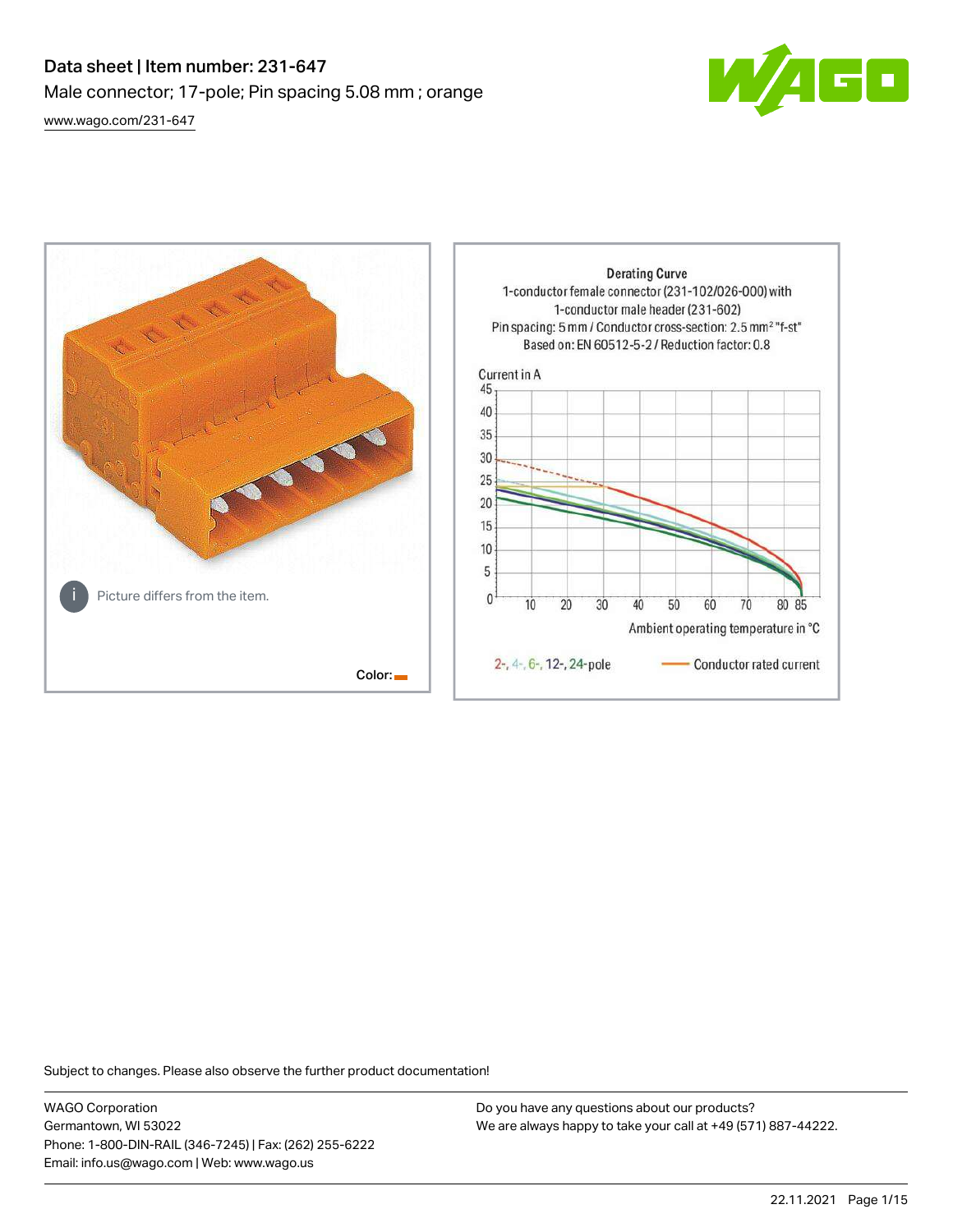[www.wago.com/231-647](http://www.wago.com/231-647)





```
L = (pole no. -1) x pin spacing +8.2 mm
```
 $L_1 = L - 1.7$  mm

```
L_2 = L - 1.2 mm
```
### Item description

- $\blacksquare$ Universal connection for all conductor types
- Easy cable pre-assembly and on-unit wiring via vertical and horizontal CAGE CLAMP<sup>®</sup> actuation  $\blacksquare$
- П For wire-to-wire and board-to-wire connections
- $\blacksquare$ Versions available with snap-in mounting feet or flanges for panel or through-panel mounting

Subject to changes. Please also observe the further product documentation!

WAGO Corporation Germantown, WI 53022 Phone: 1-800-DIN-RAIL (346-7245) | Fax: (262) 255-6222 Email: info.us@wago.com | Web: www.wago.us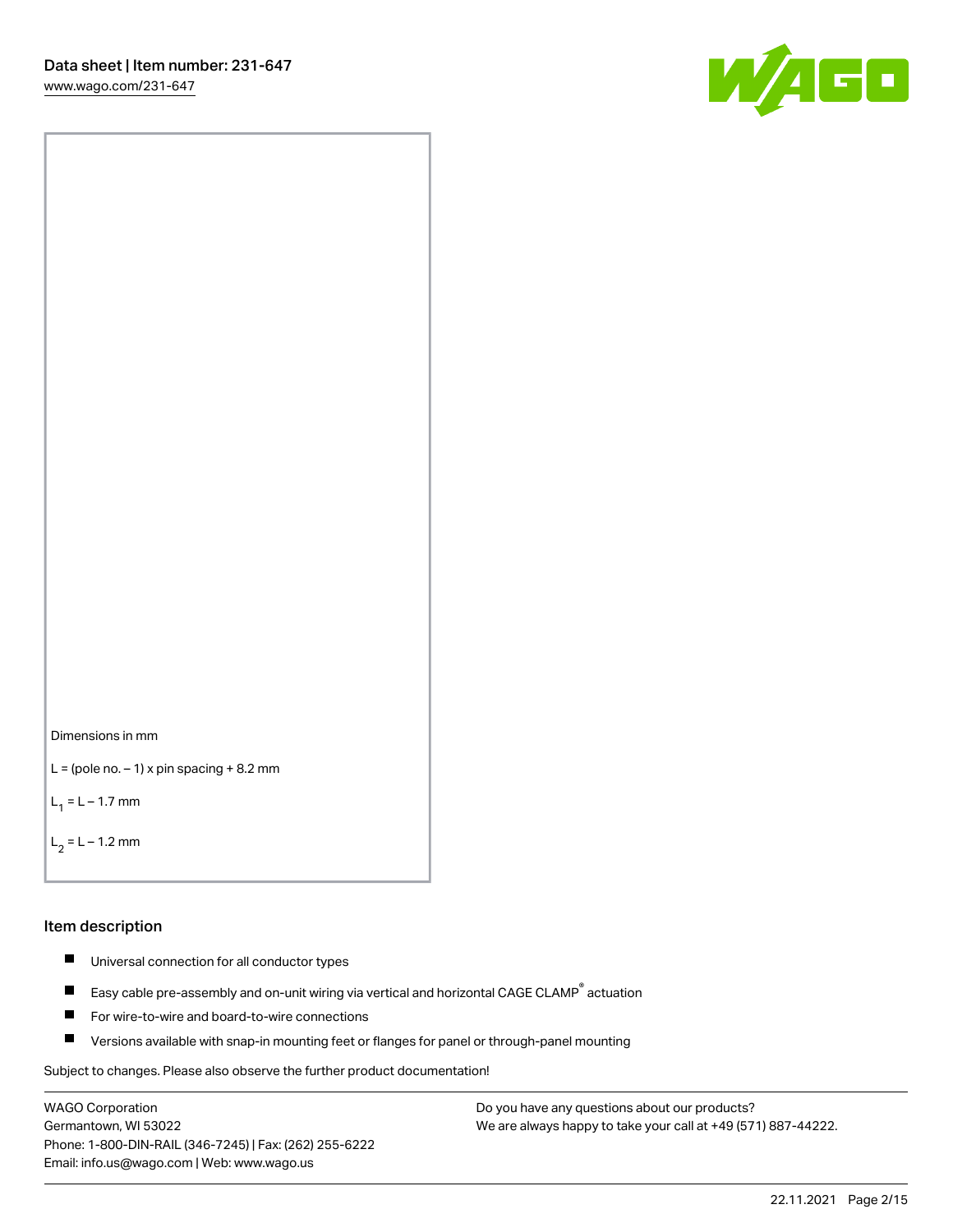$\blacksquare$ With coding fingers



### Data Notes

| Safety information 1 | The <i>MCS – MULTI CONNECTION SYSTEM</i> includes connectors<br>without breaking capacity in accordance with DIN EN 61984. When<br>used as intended, these connectors must not be connected<br>/disconnected when live or under load. The circuit design should<br>ensure header pins, which can be touched, are not live when<br>unmated. |
|----------------------|--------------------------------------------------------------------------------------------------------------------------------------------------------------------------------------------------------------------------------------------------------------------------------------------------------------------------------------------|
| Variants:            | Other pole numbers<br>Gold-plated or partially gold-plated contact surfaces<br>Other versions (or variants) can be requested from WAGO Sales or<br>configured at https://configurator.wago.com/                                                                                                                                            |

# Electrical data

# IEC Approvals

| Ratings per                 | IEC/EN 60664-1                                                       |
|-----------------------------|----------------------------------------------------------------------|
| Rated voltage (III / 3)     | 320 V                                                                |
| Rated surge voltage (III/3) | 4 <sub>kV</sub>                                                      |
| Rated voltage (III/2)       | 320 V                                                                |
| Rated surge voltage (III/2) | 4 <sub>k</sub> V                                                     |
| Nominal voltage (II/2)      | 630 V                                                                |
| Rated surge voltage (II/2)  | 4 <sub>k</sub> V                                                     |
| Rated current               | 12A                                                                  |
| Legend (ratings)            | (III / 2) $\triangleq$ Overvoltage category III / Pollution degree 2 |

# UL Approvals

| Approvals per                  | UL 1059 |
|--------------------------------|---------|
| Rated voltage UL (Use Group B) | 300 V   |
| Rated current UL (Use Group B) | 15 A    |
| Rated voltage UL (Use Group D) | 300 V   |
| Rated current UL (Use Group D) | 10 A    |

# Ratings per UL

| Rated voltage UL 1977 | 600 V         |
|-----------------------|---------------|
| Rated current UL 1977 | $\sim$<br>5 A |

| <b>WAGO Corporation</b>                                | Do you have any questions about our products?                 |
|--------------------------------------------------------|---------------------------------------------------------------|
| Germantown. WI 53022                                   | We are always happy to take your call at +49 (571) 887-44222. |
| Phone: 1-800-DIN-RAIL (346-7245)   Fax: (262) 255-6222 |                                                               |
| Email: info.us@wago.com   Web: www.wago.us             |                                                               |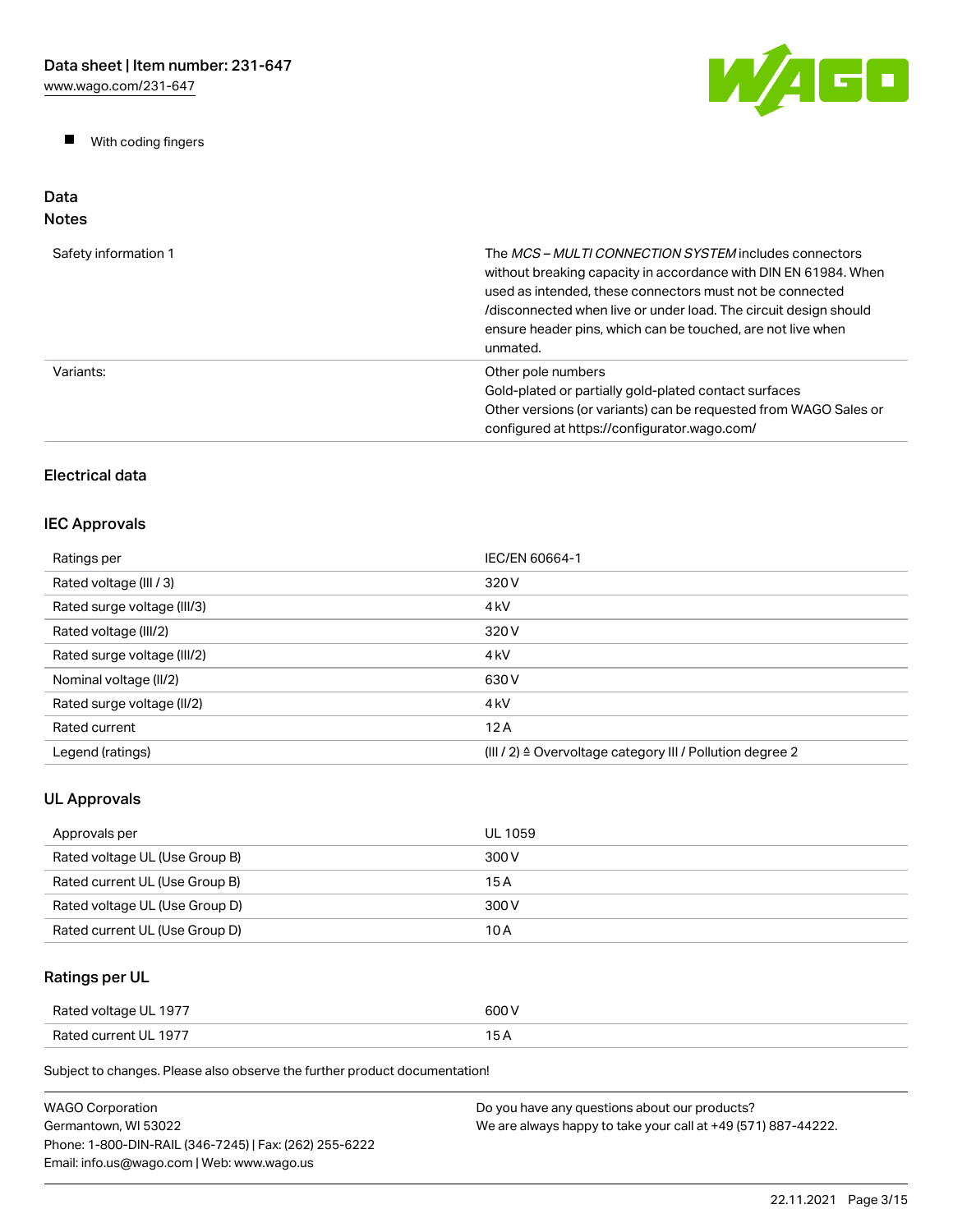

# CSA Approvals

| Approvals per                   | CSA   |
|---------------------------------|-------|
| Rated voltage CSA (Use Group B) | 300 V |
| Rated current CSA (Use Group B) | 15 A  |
| Rated voltage CSA (Use Group D) | 300 V |
| Rated current CSA (Use Group D) | 10 A  |

# Connection data

| Total number of connection points |  |
|-----------------------------------|--|
| Total number of potentials        |  |
| Number of connection types        |  |
| Number of levels                  |  |

#### Connection 1

| Connection technology                             | CAGE CLAMP <sup>®</sup>                |
|---------------------------------------------------|----------------------------------------|
| Actuation type                                    | Operating tool                         |
| Solid conductor                                   | $0.082.5$ mm <sup>2</sup> / 28  12 AWG |
| Fine-stranded conductor                           | $0.082.5$ mm <sup>2</sup> / 28  12 AWG |
| Fine-stranded conductor; with insulated ferrule   | $0.251.5$ mm <sup>2</sup>              |
| Fine-stranded conductor; with uninsulated ferrule | $0.252.5$ mm <sup>2</sup>              |
| Strip length                                      | $89$ mm / 0.31  0.35 inch              |
| Number of poles                                   | 17                                     |
| Conductor entry direction to mating direction     | 0°                                     |

# Physical data

| Pin spacing | 5.08 mm / 0.2 inch    |
|-------------|-----------------------|
| Width       | 89.56 mm / 3.526 inch |
| Height      | 14.3 mm / 0.563 inch  |
| Depth       | 27.5 mm / 1.083 inch  |

# Plug-in connection

| Contact type (pluggable connector) | Male connector/plug |
|------------------------------------|---------------------|
| Connector (connection type)        | for conductor       |
| Mismating protection               | No                  |
| Locking of plug-in connection      | Without             |

| <b>WAGO Corporation</b>                                | Do you have any questions about our products?                 |
|--------------------------------------------------------|---------------------------------------------------------------|
| Germantown, WI 53022                                   | We are always happy to take your call at +49 (571) 887-44222. |
| Phone: 1-800-DIN-RAIL (346-7245)   Fax: (262) 255-6222 |                                                               |
| Email: info.us@wago.com   Web: www.wago.us             |                                                               |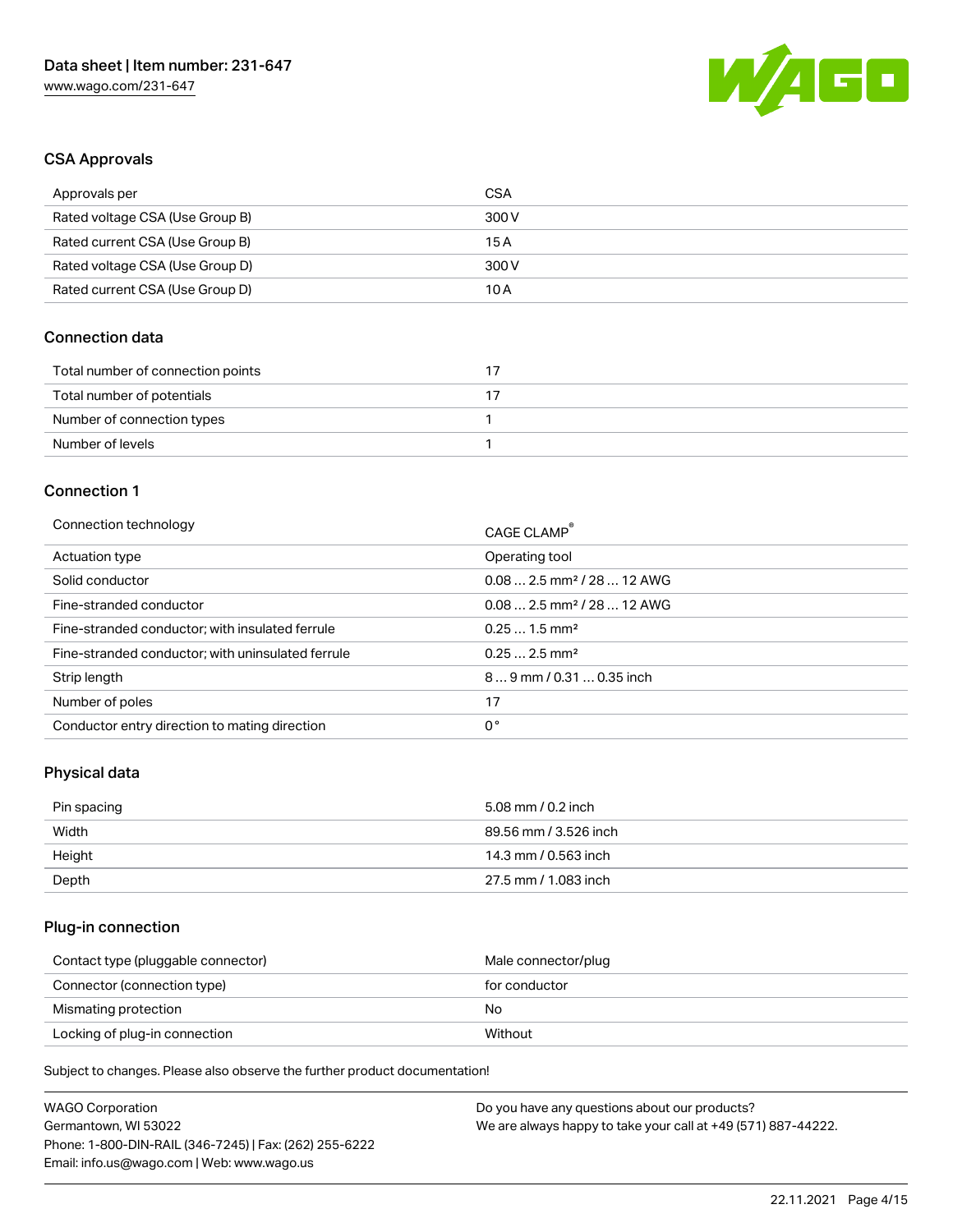

# Material data

| Color                       | orange                                |
|-----------------------------|---------------------------------------|
| Material group              |                                       |
| Insulation material         | Polyamide (PA66)                      |
| Flammability class per UL94 | V <sub>0</sub>                        |
| Clamping spring material    | Chrome nickel spring steel (CrNi)     |
| Contact material            | Electrolytic copper $(E_{\text{Cl}})$ |
| Contact plating             | tin-plated                            |
| Fire load                   | 0.429 MJ                              |
| Weight                      | 26.1 <sub>g</sub>                     |

# Environmental requirements

| Limit temperature range | +100 $^{\circ}$ C<br>-60 |  |
|-------------------------|--------------------------|--|
|-------------------------|--------------------------|--|

## Commercial data

| <b>Product Group</b>  | 3 (Multi Conn. System) |
|-----------------------|------------------------|
| PU (SPU)              | 25 Stück               |
| Packaging type        | box                    |
| Country of origin     | <b>DE</b>              |
| <b>GTIN</b>           | 4044918261067          |
| Customs tariff number | 8536694040             |

# Approvals / Certificates

#### Country specific Approvals

| Logo | Approval                                     | <b>Additional Approval Text</b> | Certificate<br>name |
|------|----------------------------------------------|---------------------------------|---------------------|
|      | <b>CB</b><br><b>DEKRA Certification B.V.</b> | IEC 61984                       | NL-39756            |
|      | <b>CSA</b><br>DEKRA Certification B.V.       | C <sub>22.2</sub>               | 1466354             |
| EMA  | <b>KEMA/KEUR</b><br>DEKRA Certification B.V. | EN 61984                        | 2190761.01          |

| <b>WAGO Corporation</b>                                | Do you have any questions about our products?                 |
|--------------------------------------------------------|---------------------------------------------------------------|
| Germantown, WI 53022                                   | We are always happy to take your call at +49 (571) 887-44222. |
| Phone: 1-800-DIN-RAIL (346-7245)   Fax: (262) 255-6222 |                                                               |
| Email: info.us@wago.com   Web: www.wago.us             |                                                               |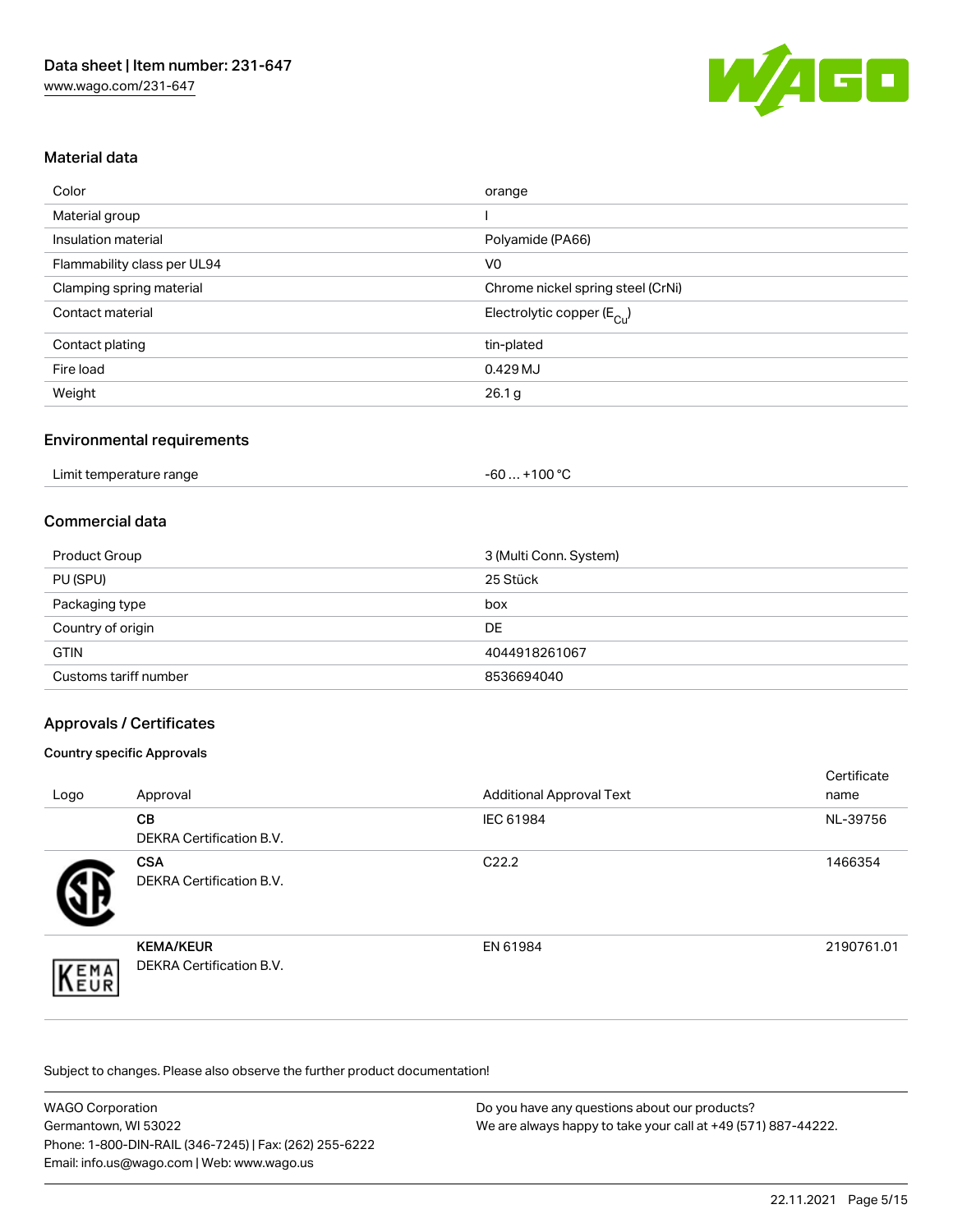

#### Ship Approvals

| Logo                | Approval                                                                                                                                                   | <b>Additional Approval Text</b> | Certificate<br>name               |
|---------------------|------------------------------------------------------------------------------------------------------------------------------------------------------------|---------------------------------|-----------------------------------|
| ABS                 | <b>ABS</b><br>American Bureau of Shipping                                                                                                                  |                                 | $19-$<br>HG1869876-<br><b>PDA</b> |
|                     | <b>DNV GL</b><br>Det Norske Veritas, Germanischer Lloyd                                                                                                    |                                 | TAE000016Z                        |
|                     | <b>LR</b><br>Lloyds Register                                                                                                                               | IEC 61984                       | 96/20035<br>(E5)                  |
| <b>UL-Approvals</b> |                                                                                                                                                            |                                 |                                   |
| Logo                | Approval                                                                                                                                                   | <b>Additional Approval Text</b> | Certificate<br>name               |
|                     | UL<br>UL International Germany GmbH                                                                                                                        | <b>UL 1977</b>                  | E45171                            |
|                     | <b>UR</b><br>Underwriters Laboratories Inc.                                                                                                                | <b>UL 1059</b>                  | E45172                            |
| Counterpart         | Item no.2231-317/008-000<br>Female plug; 17-pole; push-button; snap-in mounting feet; 12 AWG max; pin spacing 5.08 mm; 1-<br>conductor per pole; orange    |                                 | www.wago.com/2231-317<br>/008-000 |
|                     | Item no.2231-317/026-000<br>Female plug; 17-pole; push-button; 12 AWG max; pin spacing 5.08 mm; 1-conductor per pole; orange                               |                                 | www.wago.com/2231-317<br>/026-000 |
|                     | Item no.2231-317/031-000<br>Female plug; 17-pole; push-button; mounting flange; 12 AWG max; pin spacing 5.08 mm; 1-conductor<br>per pole; orange           |                                 | www.wago.com/2231-317<br>/031-000 |
|                     | Item no.231-317/026-000<br>1-conductor female connector; CAGE CLAMP®; 2.5 mm <sup>2</sup> ; Pin spacing 5.08 mm; 17-pole; 2,50 mm <sup>2</sup> ;<br>orange |                                 | www.wago.com/231-317<br>/026-000  |
|                     | Item no.2231-317/037-000<br>Female plug; 17-pole; push-button; locking lever; 12 AWG max; pin spacing 5.08 mm; 1-conductor per<br>pole; orange             |                                 | www.wago.com/2231-317<br>/037-000 |

| WAGO Corporation                                       | Do you have any questions about our products?                 |
|--------------------------------------------------------|---------------------------------------------------------------|
| Germantown, WI 53022                                   | We are always happy to take your call at +49 (571) 887-44222. |
| Phone: 1-800-DIN-RAIL (346-7245)   Fax: (262) 255-6222 |                                                               |
| Email: info.us@wago.com   Web: www.wago.us             |                                                               |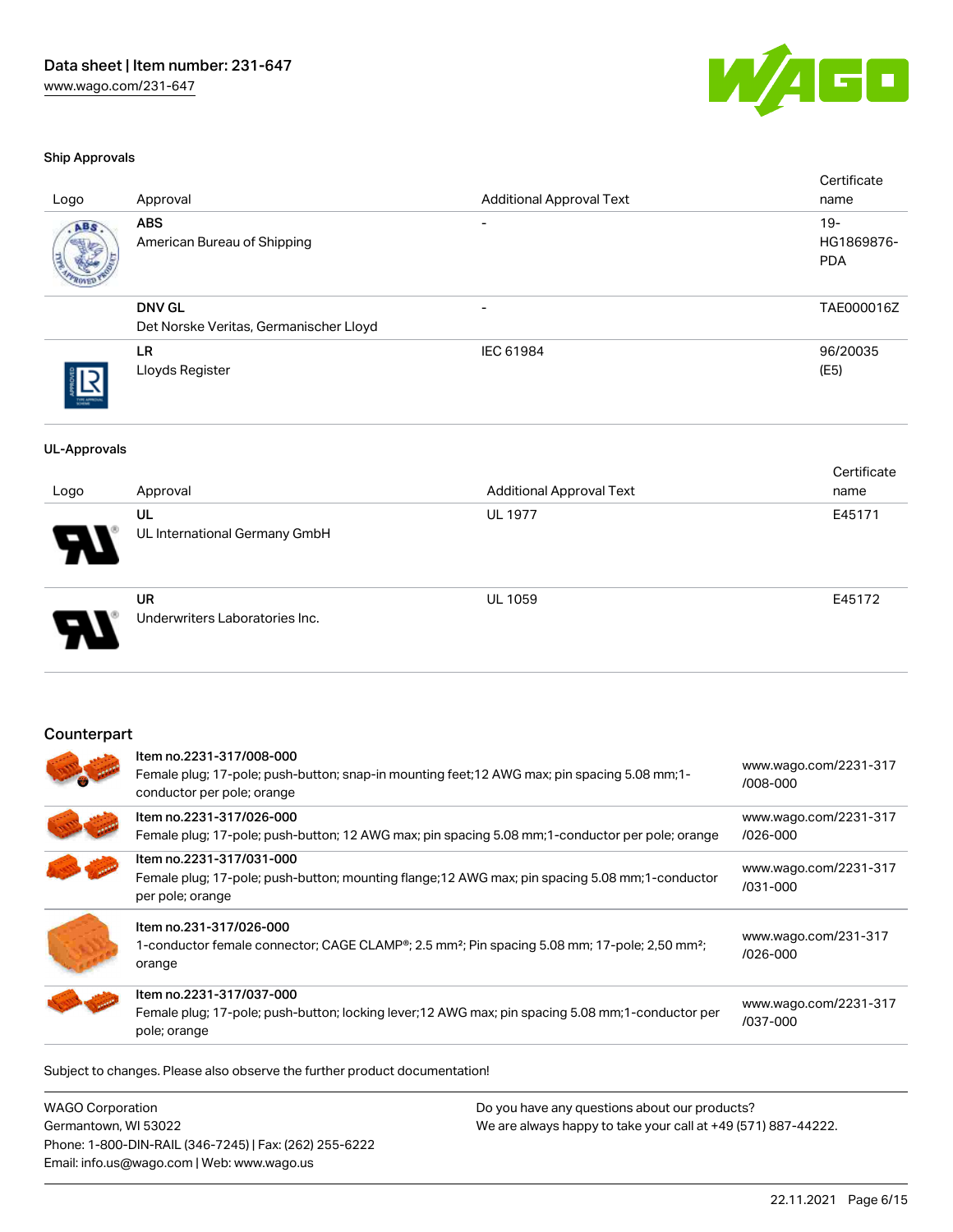[www.wago.com/231-647](http://www.wago.com/231-647)



| Item no.231-317/008-000<br>1-conductor female connector; CAGE CLAMP®; 2.5 mm <sup>2</sup> ; Pin spacing 5.08 mm; 17-pole; Snap-in<br>mounting feet; 2,50 mm <sup>2</sup> ; orange     | www.wago.com/231-317<br>/008-000      |
|---------------------------------------------------------------------------------------------------------------------------------------------------------------------------------------|---------------------------------------|
| Item no.2231-317/102-000<br>Female plug; 17-pole; push-button; with integrated end plate; 12 AWG max; pin spacing 5.08 mm; 1-<br>conductor per pole; orange                           | www.wago.com/2231-317<br>$/102 - 000$ |
| Item no.231-317/027-000<br>1-conductor female connector; CAGE CLAMP®; 2.5 mm <sup>2</sup> ; Pin spacing 5.08 mm; 17-pole; clamping<br>collar; 2,50 mm <sup>2</sup> ; orange           | www.wago.com/231-317<br>/027-000      |
| Item no.231-317/031-000<br>1-conductor female connector; CAGE CLAMP®; 2.5 mm <sup>2</sup> ; Pin spacing 5.08 mm; 17-pole; clamping<br>collar; 2,50 mm <sup>2</sup> ; orange           | www.wago.com/231-317<br>/031-000      |
| Item no.231-317/037-000<br>1-conductor female connector; CAGE CLAMP®; 2.5 mm <sup>2</sup> ; Pin spacing 5.08 mm; 17-pole; Lateral locking<br>levers; 2,50 mm <sup>2</sup> ; orange    | www.wago.com/231-317<br>/037-000      |
| Item no.232-177<br>THT female header; straight; Pin spacing 5.08 mm; 17-pole; 0.6 x 1.0 mm solder pin; orange                                                                         | www.wago.com/232-177                  |
| Item no.231-317/102-000<br>1-conductor female connector; CAGE CLAMP®; 2.5 mm <sup>2</sup> ; Pin spacing 5.08 mm; 17-pole; with integrated<br>end plate; 2,50 mm <sup>2</sup> ; orange | www.wago.com/231-317<br>/102-000      |
| Item no.232-177/031-000<br>THT female header; straight; Pin spacing 5.08 mm; 17-pole; clamping collar; 0.6 x 1.0 mm solder pin;<br>orange                                             | www.wago.com/232-177<br>/031-000      |
| Item no.232-177/039-000<br>THT female header; straight; Pin spacing 5.08 mm; 17-pole; Locking lever; 0.6 x 1.0 mm solder pin;<br>orange                                               | www.wago.com/232-177<br>/039-000      |
| Item no.232-177/047-000<br>THT female header; straight; Pin spacing 5.08 mm; 17-pole; Spacer flange; 0.6 x 1.0 mm solder pin;<br>orange                                               | www.wago.com/232-177<br>/047-000      |
| Item no.232-277<br>THT female header; angled; Pin spacing 5.08 mm; 17-pole; 0.6 x 1.0 mm solder pin; orange                                                                           | www.wago.com/232-277                  |
| Item no.232-277/047-000<br>THT female header; angled; Pin spacing 5.08 mm; 17-pole; Spacer flange; 0.6 x 1.0 mm solder pin;<br>orange                                                 | www.wago.com/232-277<br>/047-000      |
| Item no.232-277/039-000<br>THT female header; angled; Pin spacing 5.08 mm; 17-pole; Locking lever; 0.6 x 1.0 mm solder pin;<br>orange                                                 | www.wago.com/232-277<br>/039-000      |

| <b>WAGO Corporation</b>                                | Do you have any questions about our products?                 |
|--------------------------------------------------------|---------------------------------------------------------------|
| Germantown, WI 53022                                   | We are always happy to take your call at +49 (571) 887-44222. |
| Phone: 1-800-DIN-RAIL (346-7245)   Fax: (262) 255-6222 |                                                               |
| Email: info.us@wago.com   Web: www.wago.us             |                                                               |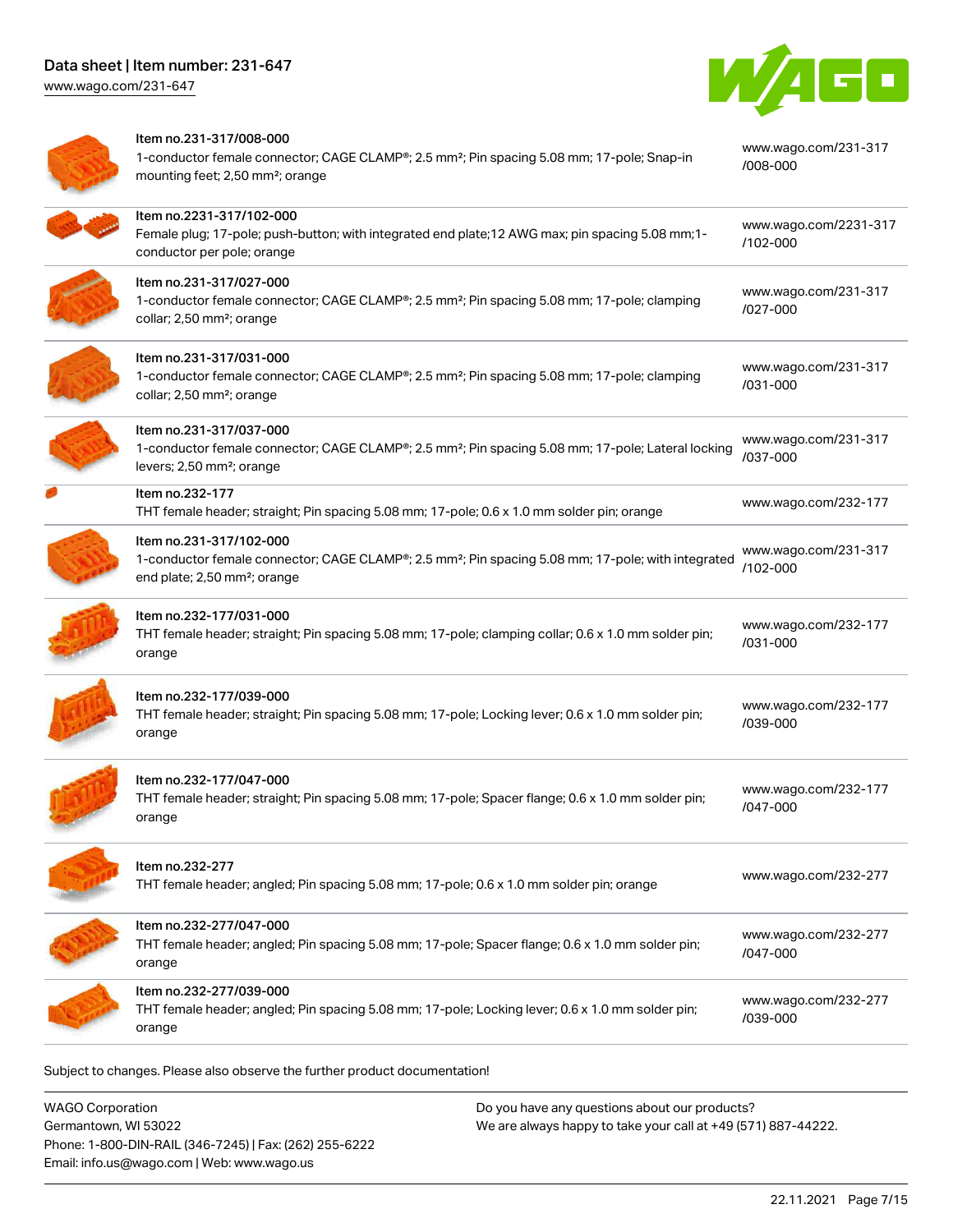[www.wago.com/231-647](http://www.wago.com/231-647)





#### Item no.232-277/031-000

Phone: 1-800-DIN-RAIL (346-7245) | Fax: (262) 255-6222

Email: info.us@wago.com | Web: www.wago.us

THT female header; angled; Pin spacing 5.08 mm; 17-pole; clamping collar; 0.6 x 1.0 mm solder pin; orange

[www.wago.com/232-417](https://www.wago.com/232-417/026-000)

[www.wago.com/232-277](https://www.wago.com/232-277/031-000)

[/031-000](https://www.wago.com/232-277/031-000)

Item no.232-417/026-000 1-conductor female connector, angled; CAGE CLAMP®; 2.5 mm²; Pin spacing 5.08 mm; 17-pole; 2,50 mm²; orange [/026-000](https://www.wago.com/232-417/026-000)

#### Optional accessories

| Coding                                          |                                                                                                                                                                                                 |                                                                                                                |                                  |
|-------------------------------------------------|-------------------------------------------------------------------------------------------------------------------------------------------------------------------------------------------------|----------------------------------------------------------------------------------------------------------------|----------------------------------|
| Coding                                          |                                                                                                                                                                                                 |                                                                                                                |                                  |
|                                                 | Item no.: 231-129<br>Coding key; snap-on type; light gray                                                                                                                                       |                                                                                                                | www.wago.com/231-129             |
| Cover                                           |                                                                                                                                                                                                 |                                                                                                                |                                  |
| Cover                                           |                                                                                                                                                                                                 |                                                                                                                |                                  |
|                                                 | Item no.: 231-669<br>Lockout caps; for covering unused clamping units; orange                                                                                                                   |                                                                                                                | www.wago.com/231-669             |
| Jumpers                                         |                                                                                                                                                                                                 |                                                                                                                |                                  |
| Jumper                                          |                                                                                                                                                                                                 |                                                                                                                |                                  |
|                                                 | Item no.: 231-905<br>Jumper; for conductor entry; 5-way; insulated; gray                                                                                                                        |                                                                                                                | www.wago.com/231-905             |
|                                                 | Item no.: 231-903<br>Jumper; for conductor entry; 3-way; insulated; gray                                                                                                                        |                                                                                                                | www.wago.com/231-903             |
|                                                 | Item no.: 231-907<br>Jumper; for conductor entry; 7-way; insulated; gray                                                                                                                        |                                                                                                                | www.wago.com/231-907             |
|                                                 | Item no.: 231-910<br>Jumper; for conductor entry; 10-way; insulated; gray                                                                                                                       |                                                                                                                | www.wago.com/231-910             |
|                                                 | Item no.: 231-902<br>Jumper; for conductor entry; 2-way; insulated; gray                                                                                                                        |                                                                                                                | www.wago.com/231-902             |
| Marking accessories                             |                                                                                                                                                                                                 |                                                                                                                |                                  |
| Marking strip                                   |                                                                                                                                                                                                 |                                                                                                                |                                  |
|                                                 | Item no.: 210-331/508-103<br>Marking strips; as a DIN A4 sheet; MARKED; 1-12 (200x); Height of marker strip: 2.3 mm/0.091 in; Strip<br>length 182 mm; Horizontal marking; Self-adhesive; white  |                                                                                                                | www.wago.com/210-331<br>/508-103 |
|                                                 | Item no.: 210-331/508-104<br>Marking strips; as a DIN A4 sheet; MARKED; 13-24 (200x); Height of marker strip: 2.3 mm/0.091 in; Strip<br>length 182 mm; Horizontal marking; Self-adhesive; white |                                                                                                                | www.wago.com/210-331<br>/508-104 |
|                                                 | Item no.: 210-332/508-202<br>Marking strips; as a DIN A4 sheet; MARKED; 1-16 (160x); Height of marker strip: 3 mm; Strip length 182<br>mm; Horizontal marking; Self-adhesive; white             |                                                                                                                | www.wago.com/210-332<br>/508-202 |
|                                                 | Subject to changes. Please also observe the further product documentation!                                                                                                                      |                                                                                                                |                                  |
| <b>WAGO Corporation</b><br>Germantown, WI 53022 |                                                                                                                                                                                                 | Do you have any questions about our products?<br>We are always happy to take your call at +49 (571) 887-44222. |                                  |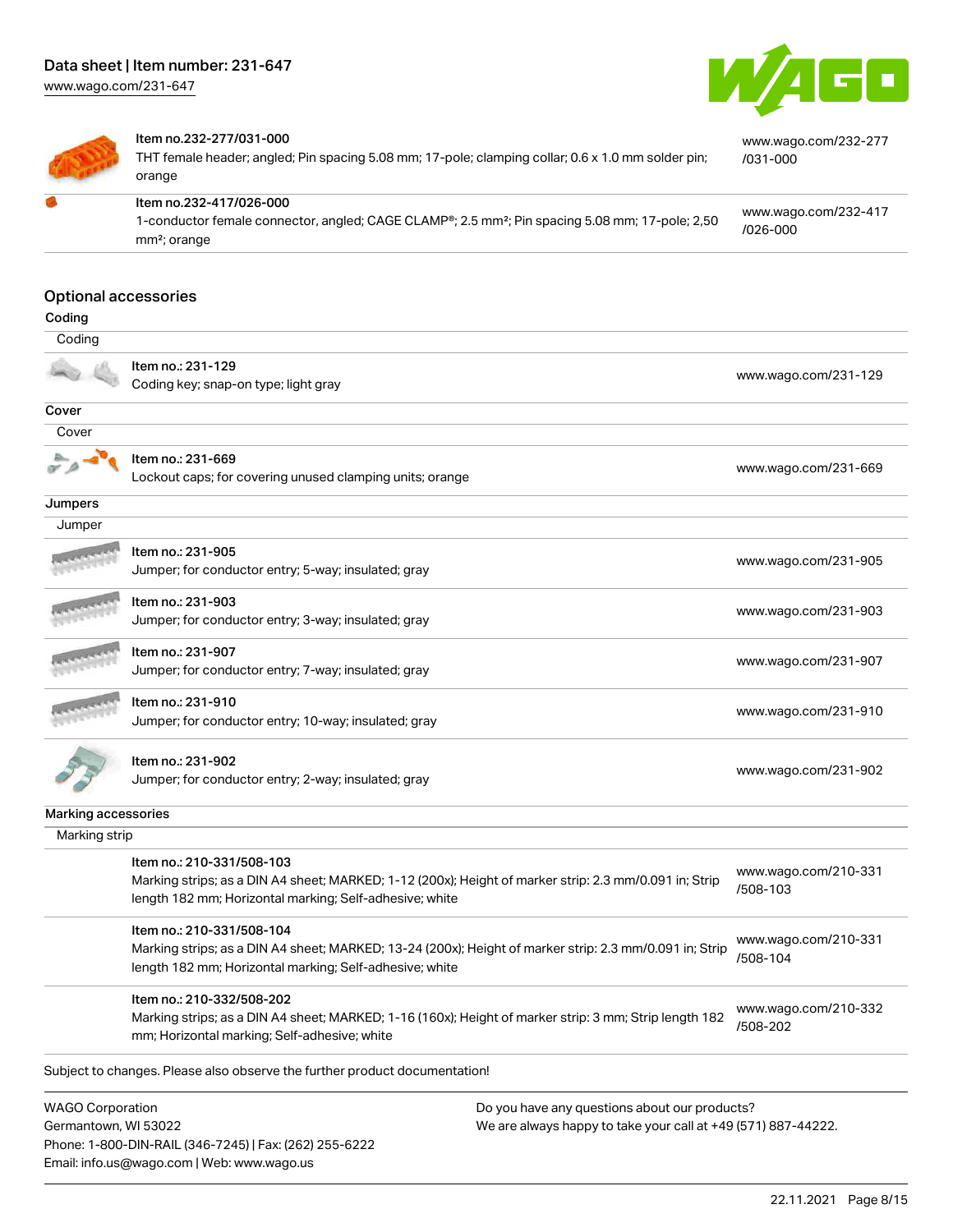

|                | Item no.: 210-332/508-204<br>Marking strips; as a DIN A4 sheet; MARKED; 17-32 (160x); Height of marker strip: 3 mm; Strip length<br>182 mm; Horizontal marking; Self-adhesive; white | www.wago.com/210-332<br>/508-204 |
|----------------|--------------------------------------------------------------------------------------------------------------------------------------------------------------------------------------|----------------------------------|
|                | Item no.: 210-332/508-206<br>Marking strips; as a DIN A4 sheet; MARKED; 33-48 (160x); Height of marker strip: 3 mm; Strip length<br>182 mm; Horizontal marking; Self-adhesive; white | www.wago.com/210-332<br>/508-206 |
|                | Item no.: 210-332/508-205<br>Marking strips; as a DIN A4 sheet; MARKED; 1-32 (80x); Height of marker strip: 3 mm; Strip length 182<br>mm; Horizontal marking; Self-adhesive; white   | www.wago.com/210-332<br>/508-205 |
| <b>Tools</b>   |                                                                                                                                                                                      |                                  |
| Operating tool |                                                                                                                                                                                      |                                  |
|                | Item no.: 209-130<br>Operating tool; suitable for 264, 280 and 281 Series; 1-way; of insulating material; white                                                                      | www.wago.com/209-130             |
|                | Item no.: 209-132<br>Operating tool; for connecting comb-style jumper bar; 2-way; of insulating material                                                                             | www.wago.com/209-132             |
|                | Item no.: 210-657<br>Operating tool; Blade: 3.5 x 0.5 mm; with a partially insulated shaft; short; multicoloured                                                                     | www.wago.com/210-657             |
|                | Item no.: 210-720<br>Operating tool; Blade: 3.5 x 0.5 mm; with a partially insulated shaft; multicoloured                                                                            | www.wago.com/210-720             |
|                | Item no.: 231-131<br>Operating tool; made of insulating material; 1-way; loose; white                                                                                                | www.wago.com/231-131             |
|                | Item no.: 231-291<br>Operating tool; made of insulating material; 1-way; loose; red                                                                                                  | www.wago.com/231-291             |
|                | Item no.: 280-432<br>Operating tool; made of insulating material; 2-way; white                                                                                                       | www.wago.com/280-432             |
|                | Item no.: 280-434<br>Operating tool; made of insulating material; 4-way                                                                                                              | www.wago.com/280-434             |
|                | Item no.: 280-437<br>Operating tool; made of insulating material; 7-way                                                                                                              | www.wago.com/280-437             |
|                | Item no.: 280-440<br>Operating tool; made of insulating material; 10-way                                                                                                             | www.wago.com/280-440             |
|                | Item no.: 280-435<br>Operating tool; made of insulating material; 5-way; gray                                                                                                        | www.wago.com/280-435             |
|                | Item no.: 280-436<br>Operating tool; made of insulating material; 6-way                                                                                                              | www.wago.com/280-436             |

WAGO Corporation Germantown, WI 53022 Phone: 1-800-DIN-RAIL (346-7245) | Fax: (262) 255-6222 Email: info.us@wago.com | Web: www.wago.us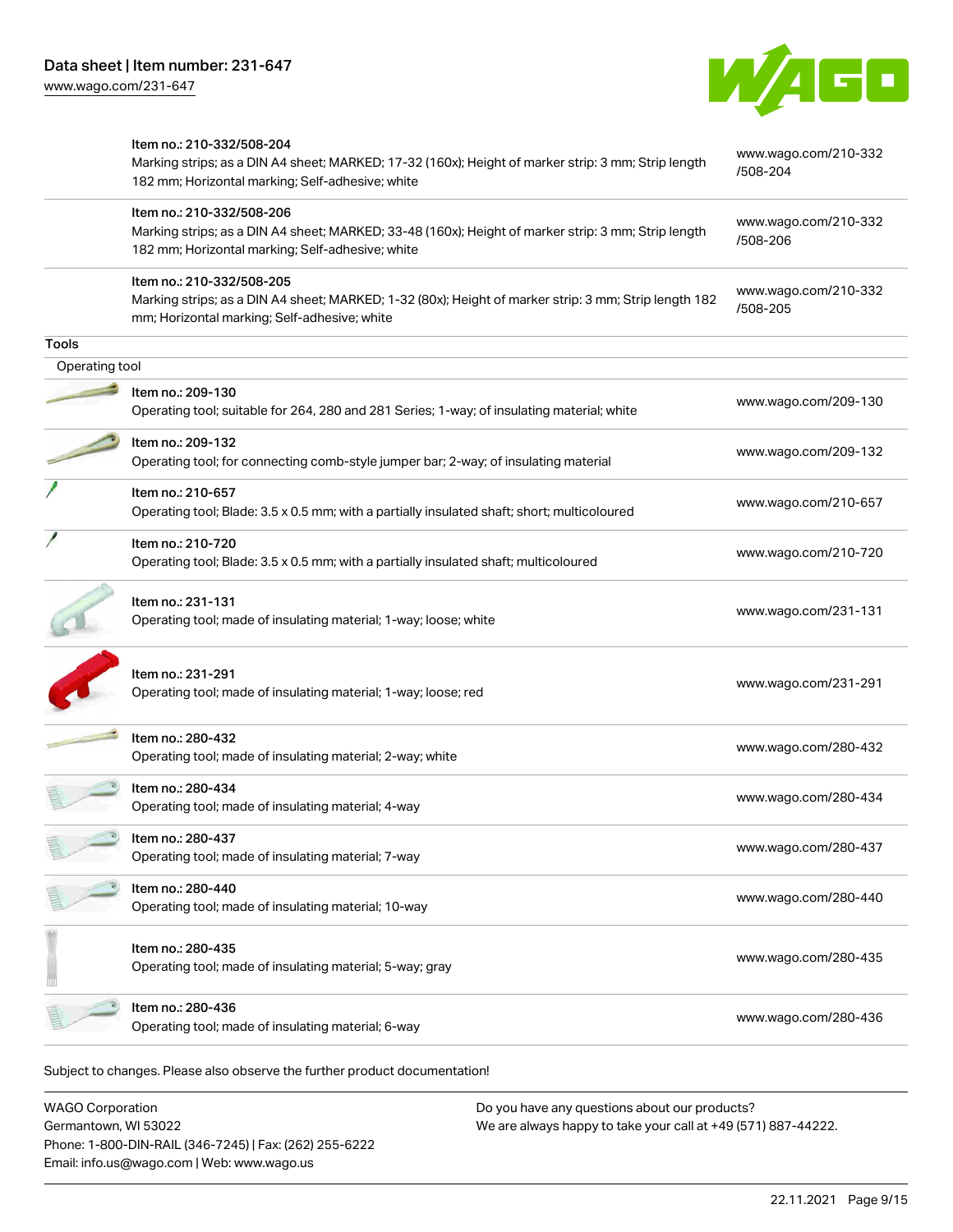### Data sheet | Item number: 231-647

Email: info.us@wago.com | Web: www.wago.us

[www.wago.com/231-647](http://www.wago.com/231-647)



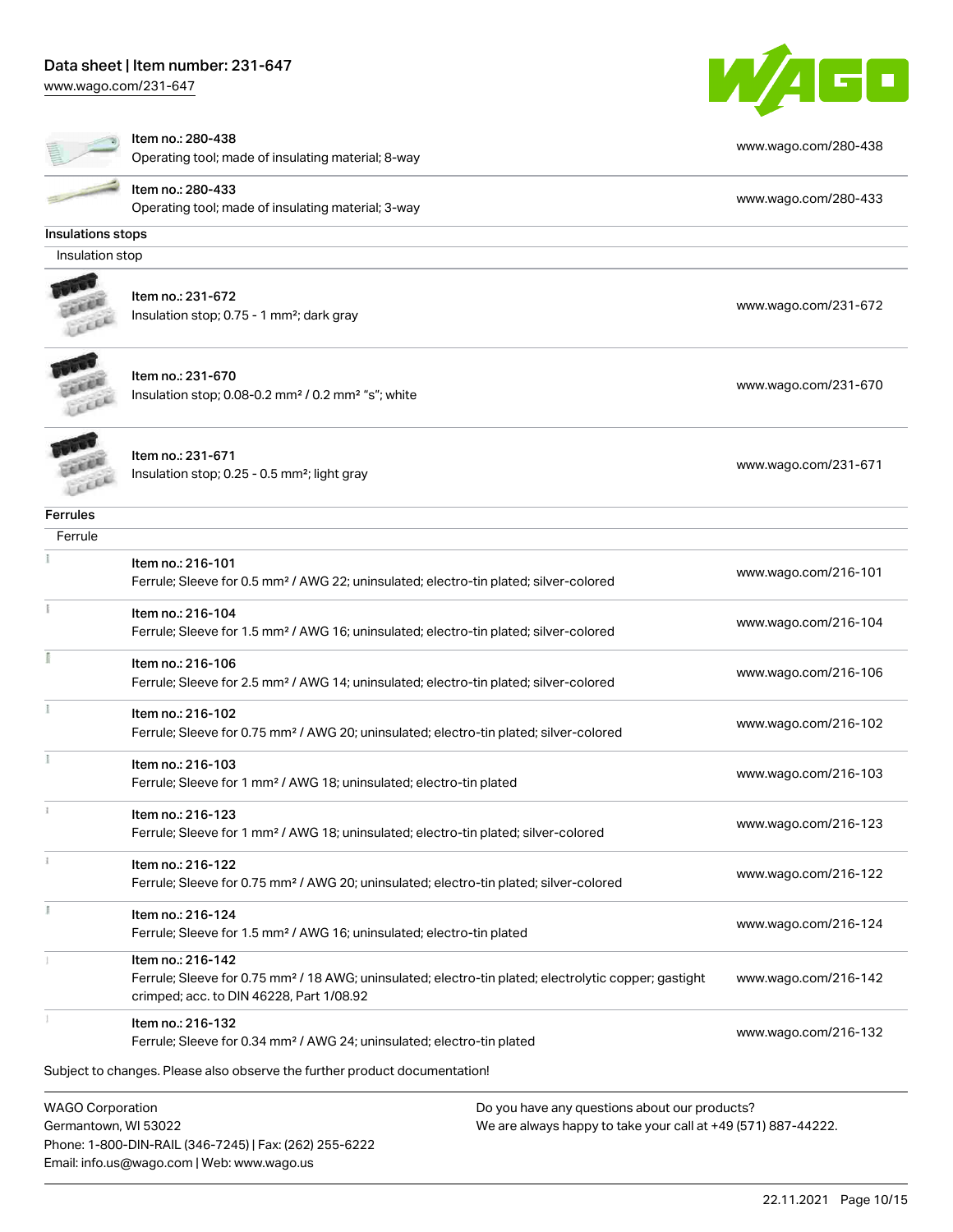# Data sheet | Item number: 231-647

[www.wago.com/231-647](http://www.wago.com/231-647)



|    | Item no.: 216-243                                                                                                                                                                                 |                      |
|----|---------------------------------------------------------------------------------------------------------------------------------------------------------------------------------------------------|----------------------|
|    | Item no.: 216-224<br>Ferrule; Sleeve for 1.5 mm <sup>2</sup> / AWG 16; insulated; electro-tin plated; black                                                                                       | www.wago.com/216-224 |
|    | Item no.: 216-221<br>Ferrule; Sleeve for 0.5 mm <sup>2</sup> / 20 AWG; insulated; electro-tin plated; white                                                                                       | www.wago.com/216-221 |
|    | Item no.: 216-222<br>Ferrule; Sleeve for 0.75 mm <sup>2</sup> / 18 AWG; insulated; electro-tin plated; gray                                                                                       | www.wago.com/216-222 |
|    | Item no.: 216-242<br>Ferrule; Sleeve for 0.75 mm <sup>2</sup> / 18 AWG; insulated; electro-tin plated; electrolytic copper; gastight<br>crimped; acc. to DIN 46228, Part 4/09.90; gray            | www.wago.com/216-242 |
|    | Item no.: 216-241<br>Ferrule; Sleeve for 0.5 mm <sup>2</sup> / 20 AWG; insulated; electro-tin plated; electrolytic copper; gastight<br>crimped; acc. to DIN 46228, Part 4/09.90; white            | www.wago.com/216-241 |
|    | Item no.: 216-223<br>Ferrule; Sleeve for 1 mm <sup>2</sup> / AWG 18; insulated; electro-tin plated; red                                                                                           | www.wago.com/216-223 |
|    | Item no.: 216-201<br>Ferrule; Sleeve for 0.5 mm <sup>2</sup> / 20 AWG; insulated; electro-tin plated; white                                                                                       | www.wago.com/216-201 |
|    | Item no.: 216-144<br>Ferrule; Sleeve for 1.5 mm <sup>2</sup> / AWG 16; uninsulated; electro-tin plated; electrolytic copper; gastight<br>crimped; acc. to DIN 46228, Part 1/08.92; silver-colored | www.wago.com/216-144 |
| Ă  | Item no.: 216-204<br>Ferrule; Sleeve for 1.5 mm <sup>2</sup> / AWG 16; insulated; electro-tin plated; black                                                                                       | www.wago.com/216-204 |
|    | Item no.: 216-151<br>Ferrule; Sleeve for 0.25 mm <sup>2</sup> / AWG 24; uninsulated; electro-tin plated                                                                                           | www.wago.com/216-151 |
|    | Item no.: 216-202<br>Ferrule; Sleeve for 0.75 mm <sup>2</sup> / 18 AWG; insulated; electro-tin plated; gray                                                                                       | www.wago.com/216-202 |
|    | Item no.: 216-203<br>Ferrule; Sleeve for 1 mm <sup>2</sup> / AWG 18; insulated; electro-tin plated; red                                                                                           | www.wago.com/216-203 |
| J. | Item no.: 216-152<br>Ferrule; Sleeve for 0.34 mm <sup>2</sup> / AWG 24; uninsulated; electro-tin plated                                                                                           | www.wago.com/216-152 |
|    | Item no.: 216-141<br>Ferrule; Sleeve for 0.5 mm <sup>2</sup> / 20 AWG; uninsulated; electro-tin plated; electrolytic copper; gastight<br>crimped; acc. to DIN 46228, Part 1/08.92                 | www.wago.com/216-141 |
|    | Item no.: 216-131<br>Ferrule; Sleeve for 0.25 mm <sup>2</sup> / AWG 24; uninsulated; electro-tin plated; silver-colored                                                                           | www.wago.com/216-131 |
| 1  | Item no.: 216-143<br>Ferrule; Sleeve for 1 mm <sup>2</sup> / AWG 18; uninsulated; electro-tin plated; electrolytic copper; gastight<br>crimped; acc. to DIN 46228, Part 1/08.92                   | www.wago.com/216-143 |
|    | Item no.: 216-121<br>Ferrule; Sleeve for 0.5 mm <sup>2</sup> / AWG 22; uninsulated; electro-tin plated; silver-colored                                                                            | www.wago.com/216-121 |

Subject to changes. Please also observe the further product documentation!

WAGO Corporation Germantown, WI 53022 Phone: 1-800-DIN-RAIL (346-7245) | Fax: (262) 255-6222 Email: info.us@wago.com | Web: www.wago.us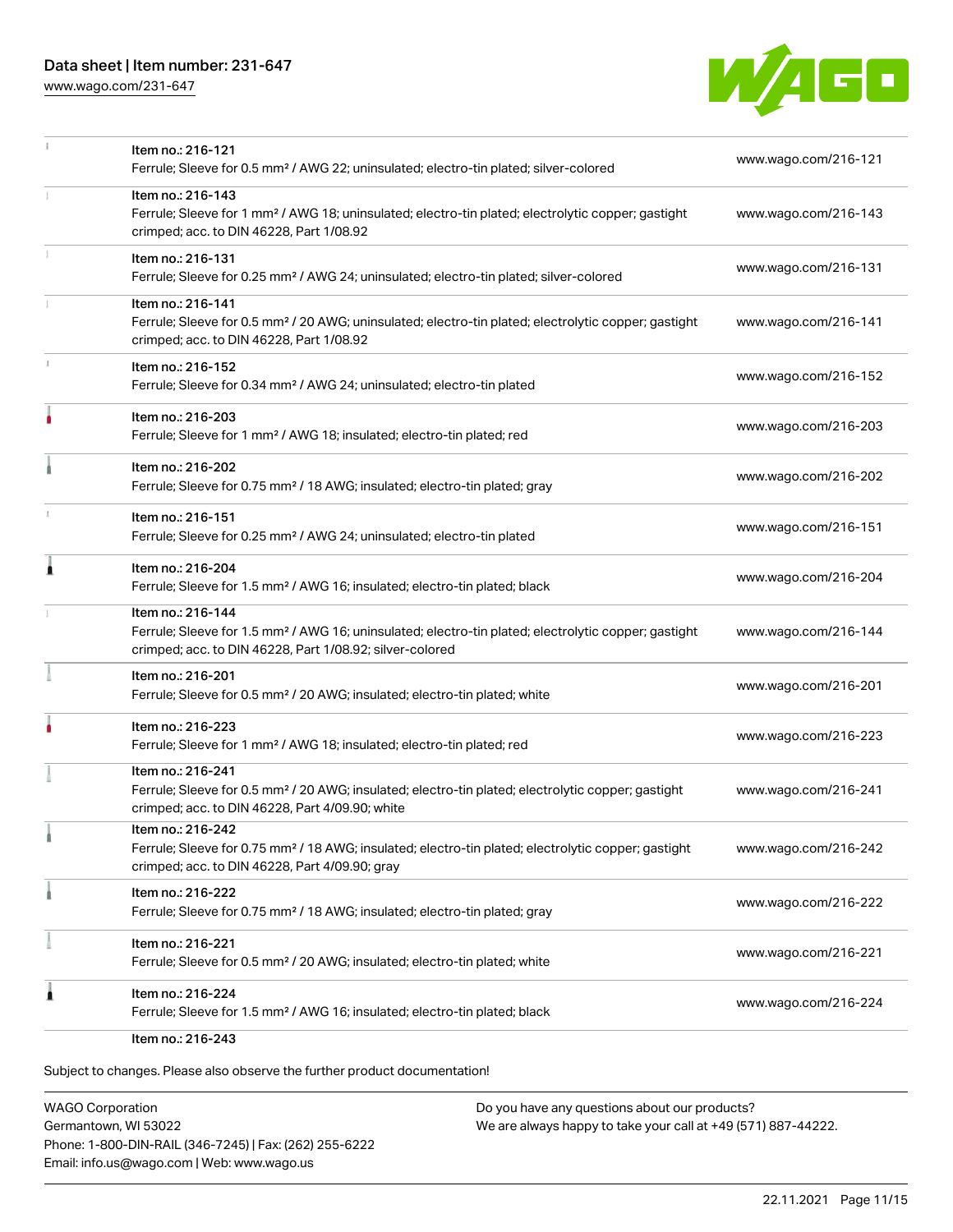Data sheet | Item number: 231-647

[www.wago.com/231-647](http://www.wago.com/231-647)



|   | Ferrule; Sleeve for 1 mm <sup>2</sup> / AWG 18; insulated; electro-tin plated; electrolytic copper; gastight crimped; www.wago.com/216-243<br>acc. to DIN 46228, Part 4/09.90; red                      |                      |
|---|---------------------------------------------------------------------------------------------------------------------------------------------------------------------------------------------------------|----------------------|
| Ă | Item no.: 216-244<br>Ferrule; Sleeve for 1.5 mm <sup>2</sup> / AWG 16; insulated; electro-tin plated; electrolytic copper; gastight<br>crimped; acc. to DIN 46228, Part 4/09.90; black                  | www.wago.com/216-244 |
|   | Item no.: 216-263<br>Ferrule; Sleeve for 1 mm <sup>2</sup> / AWG 18; insulated; electro-tin plated; electrolytic copper; gastight crimped; www.wago.com/216-263<br>acc. to DIN 46228, Part 4/09.90; red |                      |
| Â | Item no.: 216-264<br>Ferrule; Sleeve for 1.5 mm <sup>2</sup> / AWG 16; insulated; electro-tin plated; electrolytic copper; gastight<br>crimped; acc. to DIN 46228, Part 4/09.90; black                  | www.wago.com/216-264 |
| Å | Item no.: 216-284<br>Ferrule; Sleeve for 1.5 mm <sup>2</sup> / AWG 16; insulated; electro-tin plated; electrolytic copper; gastight<br>crimped; acc. to DIN 46228, Part 4/09.90; black                  | www.wago.com/216-284 |
|   | Item no.: 216-262<br>Ferrule; Sleeve for 0.75 mm <sup>2</sup> / 18 AWG; insulated; electro-tin plated; electrolytic copper; gastight<br>crimped; acc. to DIN 46228, Part 4/09.90; gray                  | www.wago.com/216-262 |
|   | Item no.: 216-301<br>Ferrule; Sleeve for 0.25 mm <sup>2</sup> / AWG 24; insulated; electro-tin plated; yellow                                                                                           | www.wago.com/216-301 |
|   | Item no.: 216-321<br>Ferrule; Sleeve for 0.25 mm <sup>2</sup> / AWG 24; insulated; electro-tin plated; yellow                                                                                           | www.wago.com/216-321 |
|   | Item no.: 216-322<br>Ferrule; Sleeve for 0.34 mm <sup>2</sup> / 22 AWG; insulated; electro-tin plated; green                                                                                            | www.wago.com/216-322 |
|   | Item no.: 216-302<br>Ferrule; Sleeve for 0.34 mm <sup>2</sup> / 22 AWG; insulated; electro-tin plated; light turquoise                                                                                  | www.wago.com/216-302 |

# Downloads **Documentation**

# Additional Information

| 2019 Apr 3 | pdf<br>2.0 MB                                                              | Download |
|------------|----------------------------------------------------------------------------|----------|
|            |                                                                            |          |
|            |                                                                            |          |
|            |                                                                            |          |
|            | <b>URL</b>                                                                 | Download |
|            |                                                                            |          |
|            | <b>URL</b>                                                                 | Download |
|            |                                                                            |          |
|            |                                                                            |          |
|            | Subject to changes. Please also observe the further product documentation! |          |

WAGO Corporation Germantown, WI 53022 Phone: 1-800-DIN-RAIL (346-7245) | Fax: (262) 255-6222 Email: info.us@wago.com | Web: www.wago.us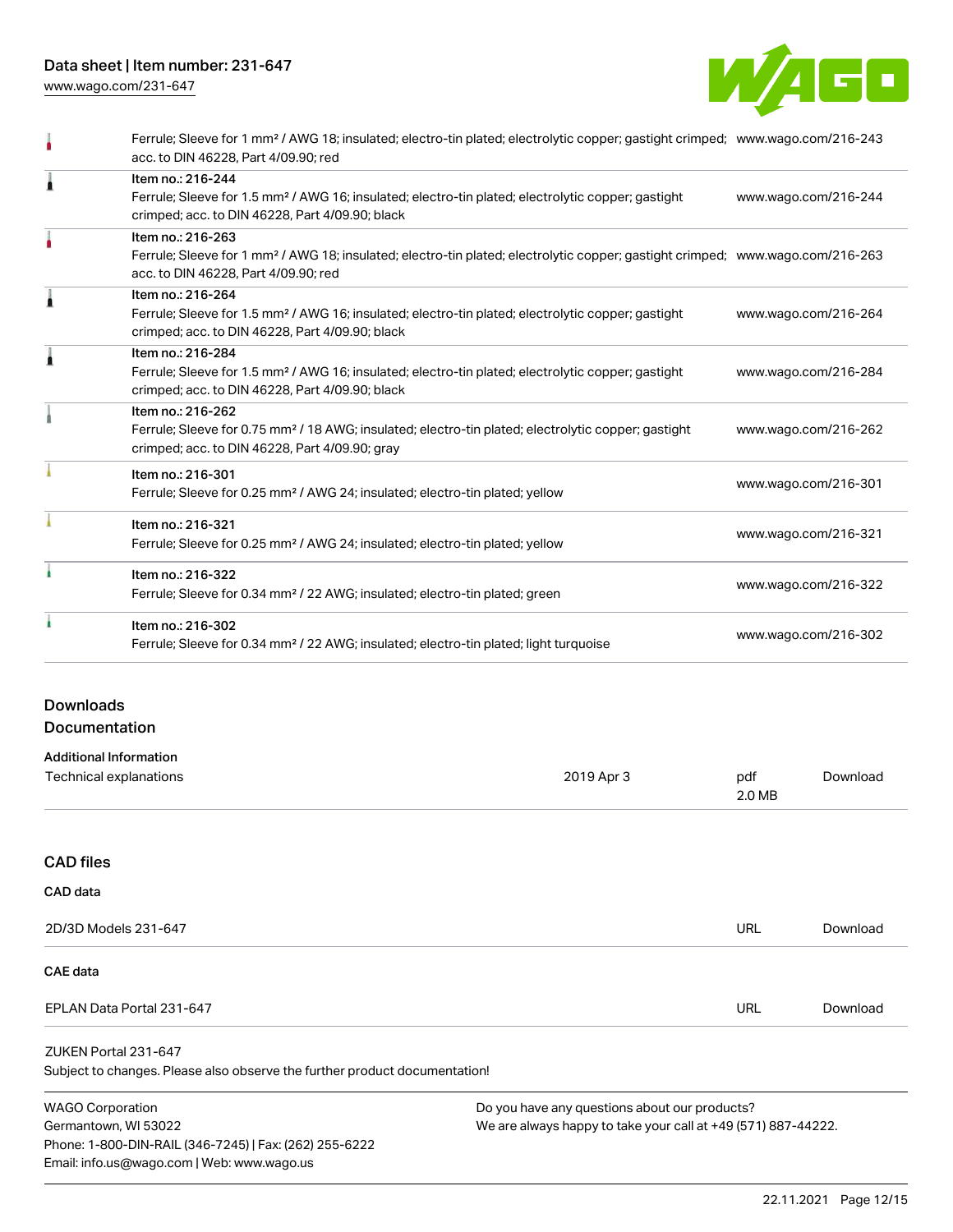ZUKEN Portal 231-647



|                                                                                                                                 | URL | Download |
|---------------------------------------------------------------------------------------------------------------------------------|-----|----------|
|                                                                                                                                 |     |          |
| <b>Environmental Product Compliance</b>                                                                                         |     |          |
| <b>Compliance Search</b>                                                                                                        |     |          |
| Environmental Product Compliance 231-647                                                                                        | URL | Download |
| 1-conductor male connector; CAGE CLAMP®; 2.5 mm <sup>2</sup> ; Pin spacing 5.08 mm; 17-pole;<br>$2,50$ mm <sup>2</sup> ; orange |     |          |

### Installation Notes



Inserting a conductor via 3.5 mm screwdriver – CAGE CLAMP® actuation parallel to conductor entry.



Inserting a conductor via 3.5 mm screwdriver – CAGE CLAMP® actuation perpendicular to conductor entry.



Inserting a conductor into CAGE CLAMP® unit via operating lever (231-291).



Inserting a conductor via operating tool.

Coding

Subject to changes. Please also observe the further product documentation!

WAGO Corporation Germantown, WI 53022 Phone: 1-800-DIN-RAIL (346-7245) | Fax: (262) 255-6222 Email: info.us@wago.com | Web: www.wago.us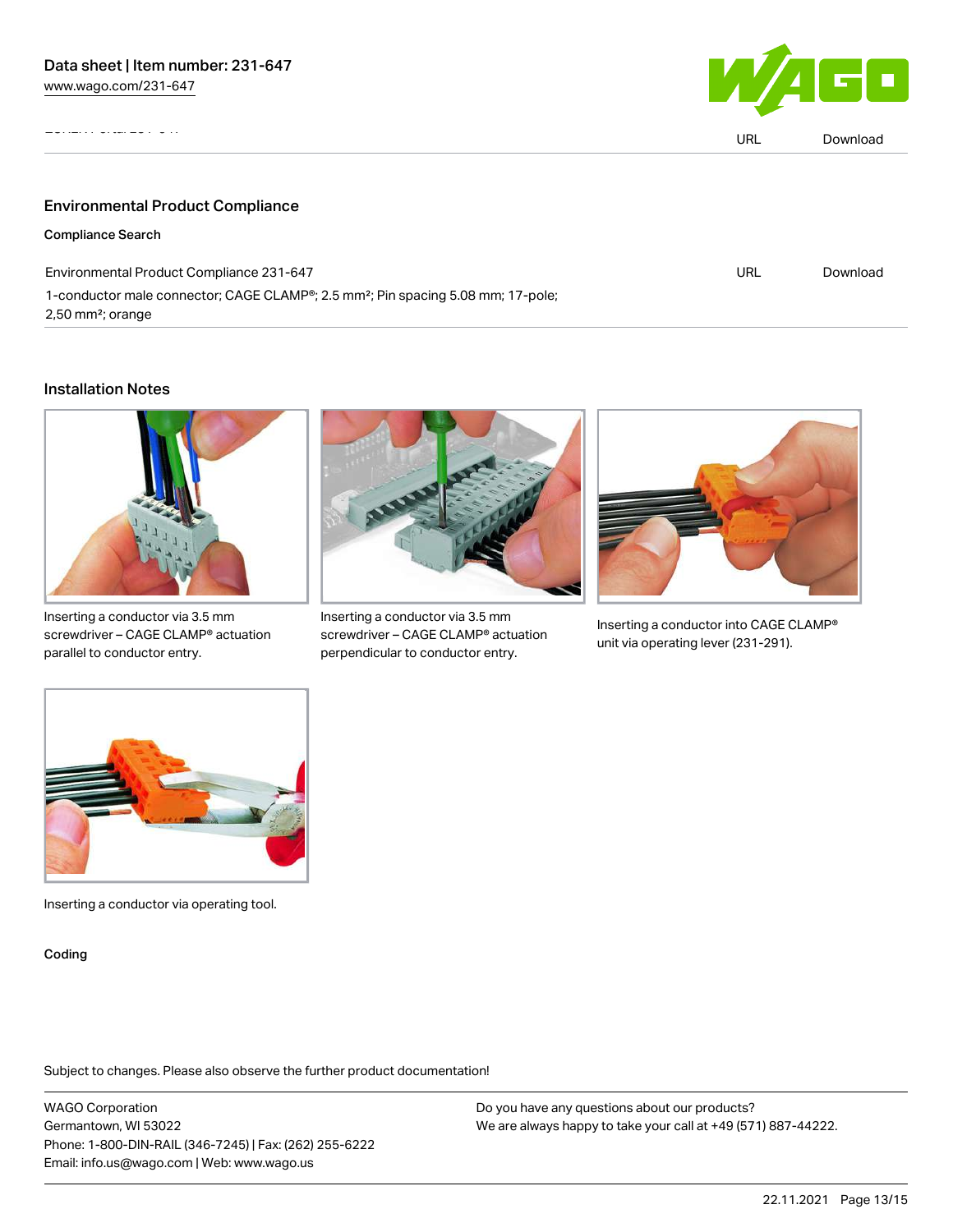



Coding a male header – fitting coding key(s).



Testing – female connector with CAGE CLAMP®

Integrated test ports for testing perpendicular to conductor entry via 2 or 2.3 mm Ø test plug

#### Installation



Male connector with strain relief plate



Strain relief housing shown with a male connector equipped with CAGE CLAMP®

#### Marking

Subject to changes. Please also observe the further product documentation!

WAGO Corporation Germantown, WI 53022 Phone: 1-800-DIN-RAIL (346-7245) | Fax: (262) 255-6222 Email: info.us@wago.com | Web: www.wago.us